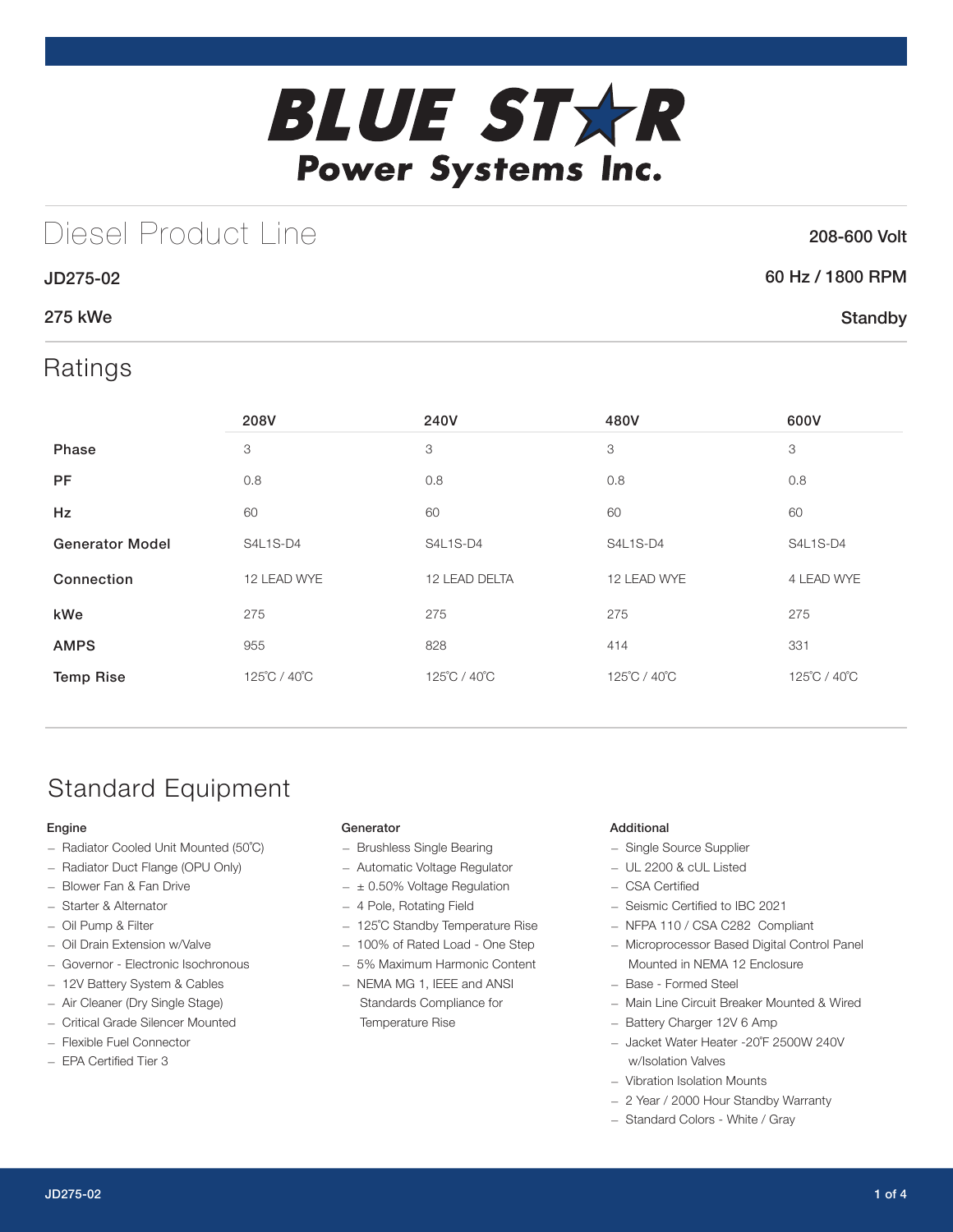275 kWe



# Application Data

| Engine                                                                   |                    |                                      |                                                |
|--------------------------------------------------------------------------|--------------------|--------------------------------------|------------------------------------------------|
| Manufacturer:                                                            | John Deere         | Displacement - Cu. In. (lit):        | 549 (9.00)                                     |
| Model:                                                                   | 6090HF484          | Bore - in. (cm) x Stroke - in. (cm): | 4.66 (11.84) x 5.35 (13.6)                     |
| Type:                                                                    | 4-Cycle            | Compression Ratio:                   | 16.0:1                                         |
| Aspiration:                                                              | Turbo Charged, CAC | Rated RPM:                           | 1800                                           |
| <b>Cylinder Arrangement:</b>                                             | 6 Cylinder Inline  | Max HP Stby (kWm):                   | 422 (315)                                      |
| <b>Exhaust System</b>                                                    |                    |                                      | Standby                                        |
| Gas Temp. (Stack): °F (°C)                                               |                    |                                      | 1,180 (638)                                    |
| Gas Volume at Stack Temp: CFM (m <sup>3</sup> /min)                      |                    |                                      | 2,085 (59.0)                                   |
| Maximum Allowable Exhaust Restriction: in. H2O (kPa)                     |                    |                                      | 30.0 (7.50)                                    |
|                                                                          |                    |                                      |                                                |
| <b>Cooling System</b>                                                    |                    |                                      |                                                |
| Ambient Capacity of Radiator: °F (°C)                                    |                    |                                      | 122 (50.0)                                     |
| Maximum Allowable Static Pressure on Rad. Exhaust: in. H2O (kPa)         |                    |                                      | 0.50(0.12)                                     |
| Water Pump Flow Rate: GPM (lit/min)                                      |                    |                                      | 74.0 (280)                                     |
| Heat Rejection to Coolant: BTUM (kW)                                     |                    |                                      | 5,920 (104)                                    |
| Heat Rejection to CAC: BTUM (kW)                                         |                    |                                      | 5,029 (88.0)                                   |
| Heat Radiated to Ambient: BTUM (kW)                                      |                    |                                      | 5,684 (99.5)                                   |
| <b>Air Requirements</b>                                                  |                    |                                      |                                                |
| Aspirating: CFM (m <sup>3</sup> /min)                                    |                    |                                      | 901 (25.5)                                     |
| Air Flow Required for Rad. Cooled Unit: CFM (m <sup>3</sup> /min)        |                    |                                      | 15,333 (434)                                   |
| Air Flow Required for Heat Exchanger/Rem. Rad. CFM (m <sup>3</sup> /min) |                    |                                      | Consult Factory For Remote Cooled Applications |
| <b>Fuel Consumption</b>                                                  |                    |                                      |                                                |
| At 100% of Power Rating: gal/hr (lit/hr)                                 |                    |                                      | 19.6 (74.3)                                    |
| At 75% of Power Rating: gal/hr (lit/hr)                                  |                    |                                      | 17.0 (64.2)                                    |
| At 50% of Power Rating: gal/hr (lit/hr)                                  |                    |                                      | 12.0 (45.4)                                    |
| <b>Fluids Capacity</b>                                                   |                    |                                      |                                                |
| Total Oil System: gal (lit)                                              |                    |                                      | 8.20 (31.0)                                    |
| Engine Jacket Water Capacity: gal (lit)                                  |                    |                                      | 4.25 (16.0)                                    |
| System Coolant Capacity: gal (lit)                                       |                    |                                      | 13.2 (50.0)                                    |

Deration Factors: Rated Power is available up to 1,677 ft (511 m) at ambient temperatures to 122°F (50°C). Consult factory for site conditions above these parameters.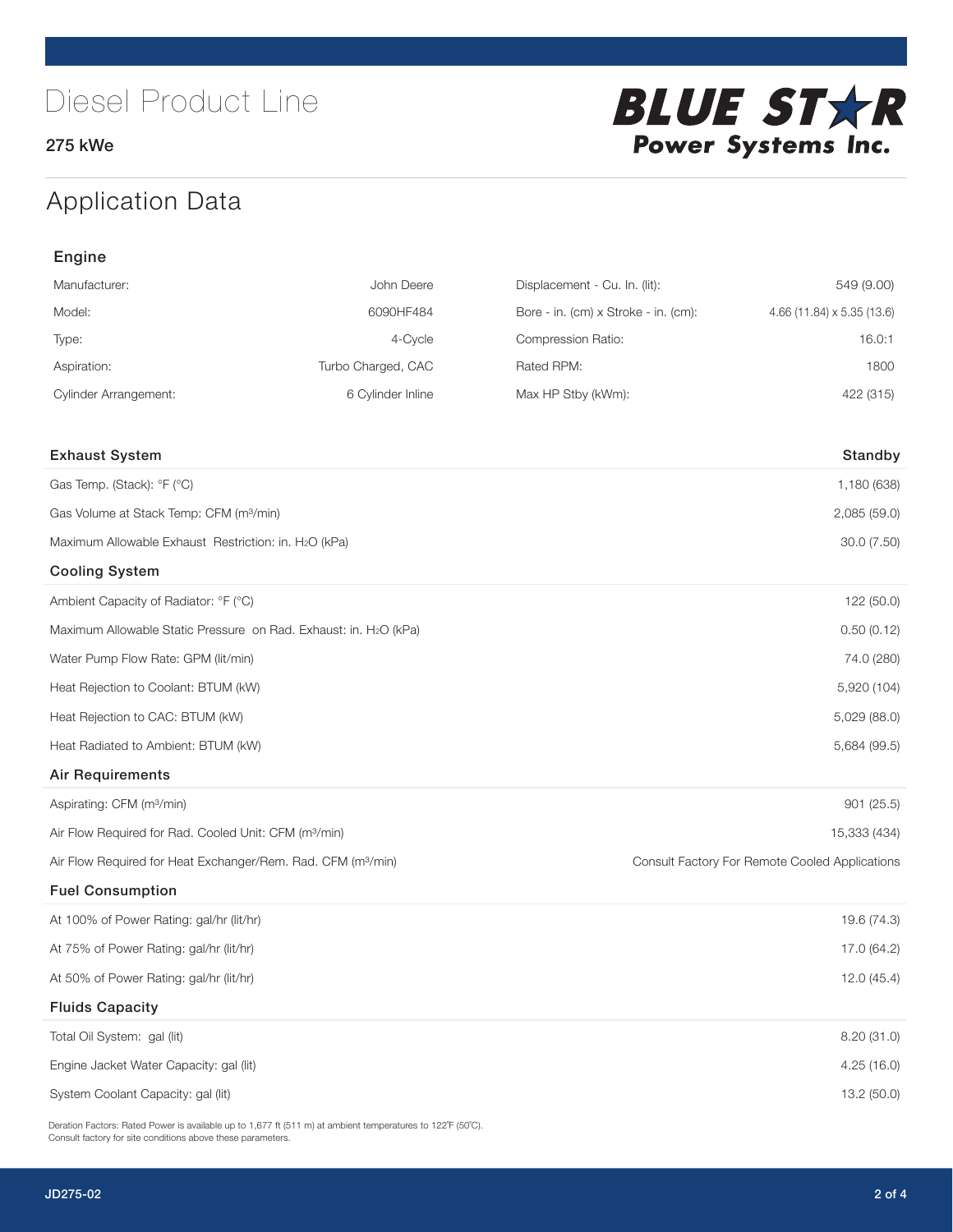# Diesel Product Line

### 275 kWe



## DCP7310 Control Panel

#### Standard Features

- Digital Metering
- Engine Parameters
- Generator Protection Functions
- Engine Protection
- CAN Bus (J1939) ECU Communications
- Windows-Based Software
- Multilingual Capability
- Remote Communications to DSE2548 Remote Annunciator
- 8 Programmable Contact Inputs
- 10 Contact Outputs
- RS485 Communicator Interface
- cULus Listed, CE Approved
- Event Recording
- IP 65 rating (with supplied gasket) offers increased resistance to water ingress
- NFPA 110 Level 1 Compatible

# Weights / Dimensions / Sound Data

|            | L x W x H                    | Weight Ibs |  |
|------------|------------------------------|------------|--|
| <b>OPU</b> | $120 \times 66 \times 79$ in | 5.475      |  |
| Level 1    | 156 x 66 x 94 in             | 6,700      |  |
| Level 2    | 156 x 66 x 94 in             | 6.775      |  |
| Level 3    | 196 x 66 x 94 in             | 7.125      |  |
|            |                              |            |  |

Please allow 6-12 inches for height of exhaust stack.

|                    | No Load | Full Load |
|--------------------|---------|-----------|
| <b>OPU</b>         | 84 dBA  | 86 dBA    |
| Level 1            | 80 dBA  | 82 dBA    |
| Level 2            | 75 dBA  | 77 dBA    |
| Level <sub>3</sub> | 69 dBA  | 71 dBA    |



STOP MANUAL OPTION AUTO ALARM START

.<br>[AUTO]

**BLUE STAR** Power Systems Inc.

Manual Mode Button and Indicator Sultane Mute & Lamp Test Button Mute & Lamp Test Button Mute & Lamp Test Button Configurable Button -  $\Box$  Auto Mode Button and Indicator

DIGITAL CONTROL PANEL

Module Display  $\Box$ 

 $\bullet$  $\bullet$  $\bullet$ 

 $\circledcirc$ 

Menu Navigation

Open Generator (Manual Mode Only)

Generator Breaker LED

Stop / Reset Mode Button and Indicator

 $\bullet$  $\bullet$   $\circ$   $\bullet$ 

 $\sigma$ 

՟Պ

Close Generator (Manual Mode Only)

Generator Available LED

- Start Button

 $\blacksquare$